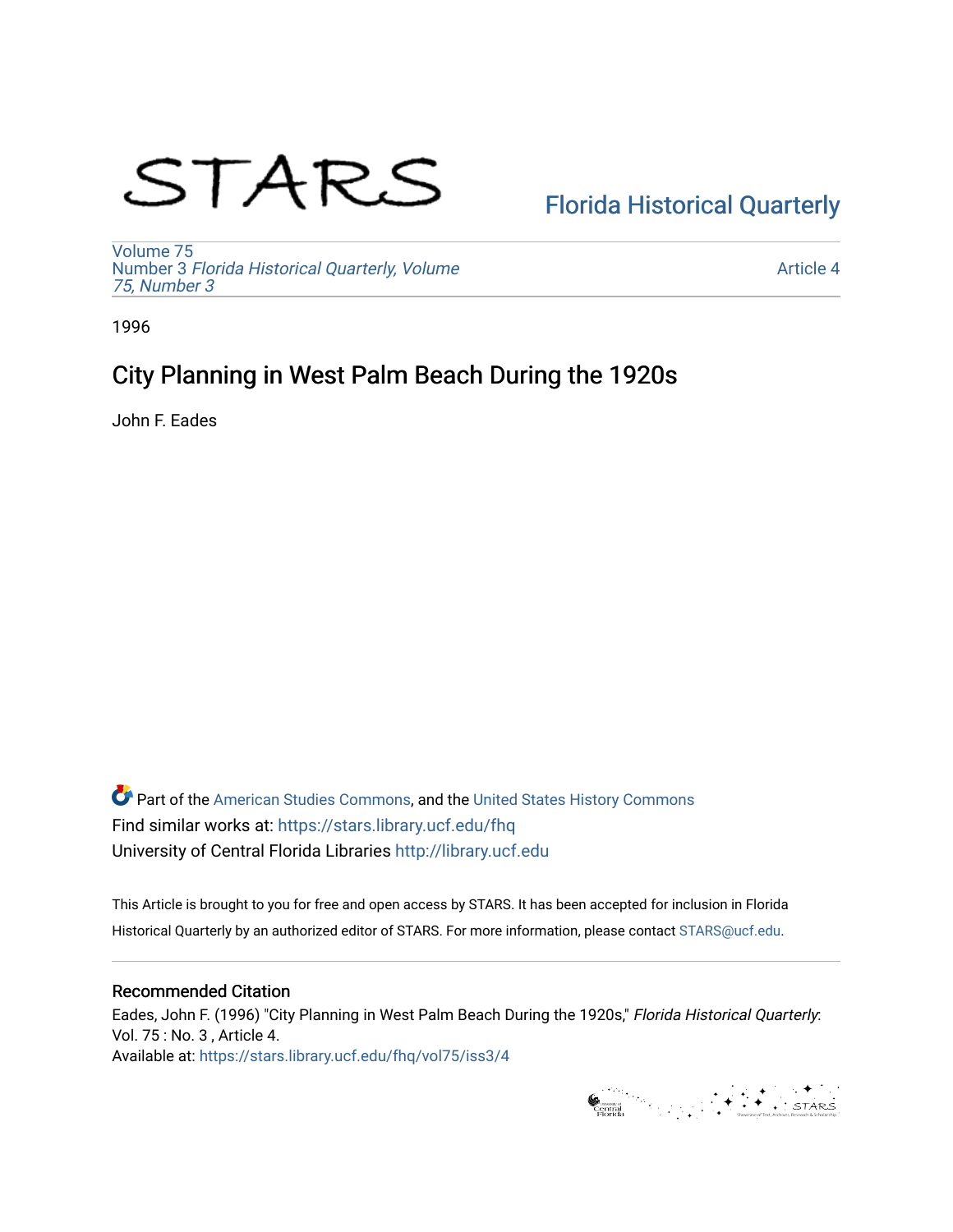#### City Planning in West Palm Beach During the 1920s

#### *by* JOHN F. EADES

I <sup>N 1922</sup> members of the newly formed Planning Board of the City of West Palm Beach agreed to have their municipality enter of West Palm Beach agreed to have their municipality enter into a contact with city planner John Nolen. At the time, Nolen's planning firm was the largest in the United States, and Nolen, along with a small host of other planners, was busy laying the cornerstones of the planning profession. The shaky business relationship between Nolen and West Palm Beach was a short one, lasting only about a year. By the time Nolen fulfilled his contractual obligations, the planning activity in West Palm Beach had fallen into utter disarray. This article addresses the motivations behind the first planning movement, its brief activity, and the several factors that contributed to the early demise of city planning in West Palm Beach.

The West Palm Beach planning movement began with an eager start and a seemingly promising role for the development of the city. The nascent planning profession of the 1920s more an amalgamation of emerging theories and basic practices regarding urban policy and urban design than a coherent discipline, did have the unique American character of solidly embracing American capitalism— not laissez-faire raw market capitalism, but stable, organized, corporate capitalism. An interesting confluence of events occurred in West Palm Beach in the 1920s when planning activity, under the auspices of the local planning board and its expert John Nolen and his firm, met with the raw market forces of unbridled land speculation— the Florida land boom from around 1924 to early  $1926.1$ 

Scholars have concluded that American planning in the 1920s was motivated by economic imperatives. Planners of the 1920s for example, espoused the merits of scientifically allocating land for business in an urban space to meet the predetermined needs of an urban population. All this was to insure that urban areas would be

John F. Eades received his M.A. in history in 1992 from Florida Atlantic University.

<sup>1.</sup> George B. Tindall, "Bubble in the Sun," *American Heritage* 2 (August 1965), 76- 83, 109-11.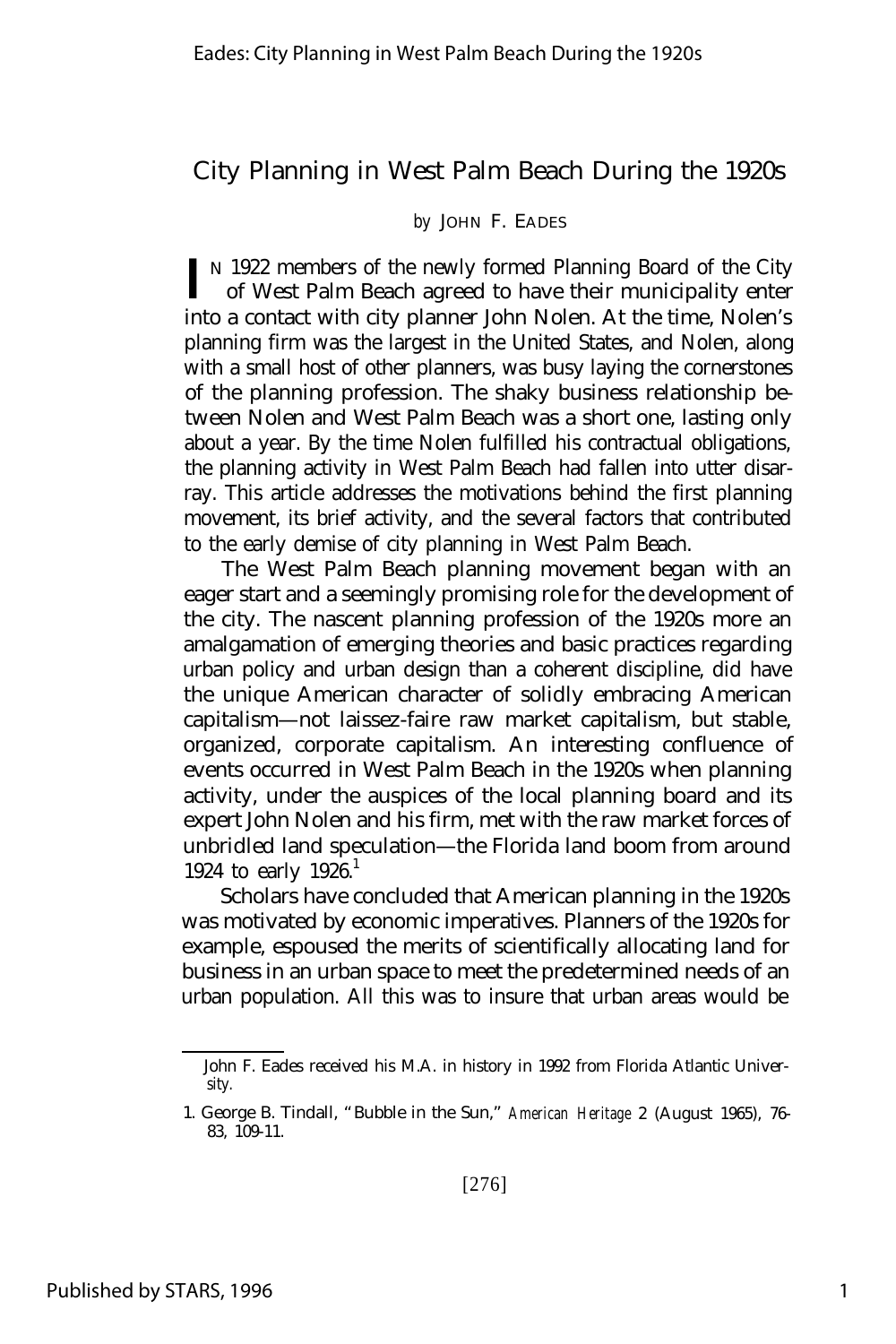efficient, less wasteful, and socially ordered. Controlled by a small elite corps of planners and civic leaders, planned cities would be an extension of the values of conservative, cautious businessmen. Planned cities would provide a controlled paternalistic authority over the spatial arrangement and business activity of the urban environment. Whether they heard about the new planning ideas in numerous popular magazines, the West Palm Beach leaders who gathered to form their planning committees did so in slow, economically placid times. When the trains and automobiles full of land-hungry buyers flooded into the local real estate offices to buy building lots in new subdivisions, the local planning activity sponsored by real estate businessmen collapsed. Its chief local proponents were pulled into the vortex of real estate activity, and John Nolen and the rest of the planning profession began heaping criticism on the rapid and wasteful growth of Florida cities. The West Palm Beach experience confirms that the pro-business stance of American city planning in its formative years was completely contrary to the unbounded capitalist form of speculative buying as evidenced during the Florida boom.<sup>2</sup>

Although the boom did much to lure away the early preplanning real estate businessmen who were the backbone of the West Palm Beach planning movement, the local government, from the start, complicated the entire process. The ideal for planners in creating well-planned small cities and towns was to create completely new towns. These garden cities or towns *de nova* had, as Nolen said, "No past to live down."<sup>3</sup> Replanning and redesigning existing cities proved to be a much more challenging task than planning a new city. John Nolen realized in West Palm Beach that stable government was needed to effect his version of good planning. Nolen confided in the West Palm Beach planning board, "Without good government there is small prospect for good city planning.<sup>44</sup> By the end of his contract, Nolen reflected frustration and general annoyance with the entire West Palm Beach affair.

Also described in this article is urban policy being discussed in an undemocratic way, and with some clear political and social agen-

<sup>2.</sup> See Richard E. Fogelsong, *Planning the Capitalist City: The Colonial Era to the 1920s* (Princeton, NJ, 1986) and Blaine A. Brownell, *The Urban Ethos in the South, 1920-1930* (Baton Rouge, 1975), 171-89.

<sup>3.</sup> Quoted from John Nolen, "Venice, A City of Inspiration," *Voice News,* n.d., in John Nolen Collection, Cornell University.

<sup>4.</sup> John Nolen to Orrin Randolph, January 3, 1923, Nolen Collection.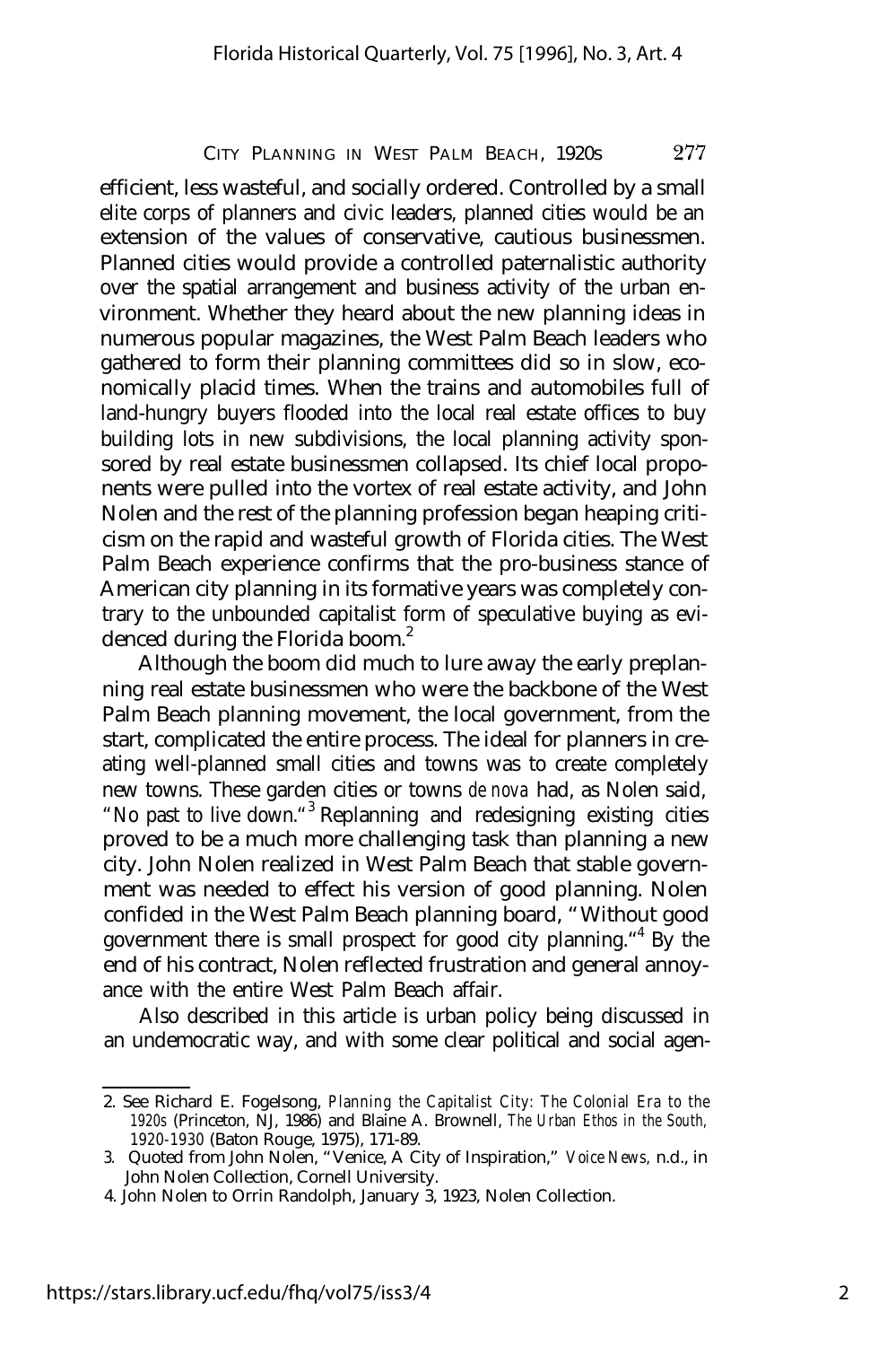das— namely the forced segregation of the city's black populations. City-bound masses do not have a history of clamoring to city planners for plans. When the planning profession was still coalescing in the 1920s, it was customary for a small group of businessmen, civic leaders, or boosters to call in planning experts. In the case of West Palm Beach, some local planning advocates clearly had their own economic agendas foremost in mind rather than service to the community. In fact, the planning process there insulated itself from public participation and proved unpopular once preliminary plans were revealed.

The transformation of West Palm Beach from wilderness scrub land to a city replete with skyscrapers took a little more than 30 years. This rapid growth from 1900 to 1930 was representative of Florida, a state that experienced an urbanizing trend 20 years before the rest of the South and earlier even than some midwestern states. The permanent population increased from about 1,700 in 1910 to 35,000 in 1925.

West Palm Beach was laid out in August 1893 by surveyors and engineers of Henry M. Flagler's East Coast Railroad just as the railroad was being completed from its terminals in Jacksonville down the east coast of Florida. The West Palm Beach town site was situated on the waterfront directly across Lake Worth from the Palm Beach site Flagler had chosen for a hotel resort. The West Palm Beach town site was laid out as a one-half-mile-by-one-mile rectangle with a commonplace north-south, east-west, and highly commercially "exploitable" grid pattern of streets. The grid arrangement ignored the natural topography, which included lake frontage, the high elevation of an ancient dune line, and low-lying marshlands to the west. Except for two angled, short streets that branched off from one of the main east-west streets (Clematis Street) to form a "v" shaped lakefront public common area, the plan mirrored the bulk of town site development in the United States.

From its incorporation in 1894, when land-clearing crews were still laying down street beds in complete wilderness until shortly after the end of World War I, West Palm Beach remained a sleepy town on Flagler's southwardly expanding railroad line. For many years the town was populated mostly by railroad and Palm Beach

<sup>5.</sup> Population data is from West Palm Beach Bicentennial brochure, 1976, and the West Palm Beach file, Historical Society of Palm Beach County (hereinafter HSPBC)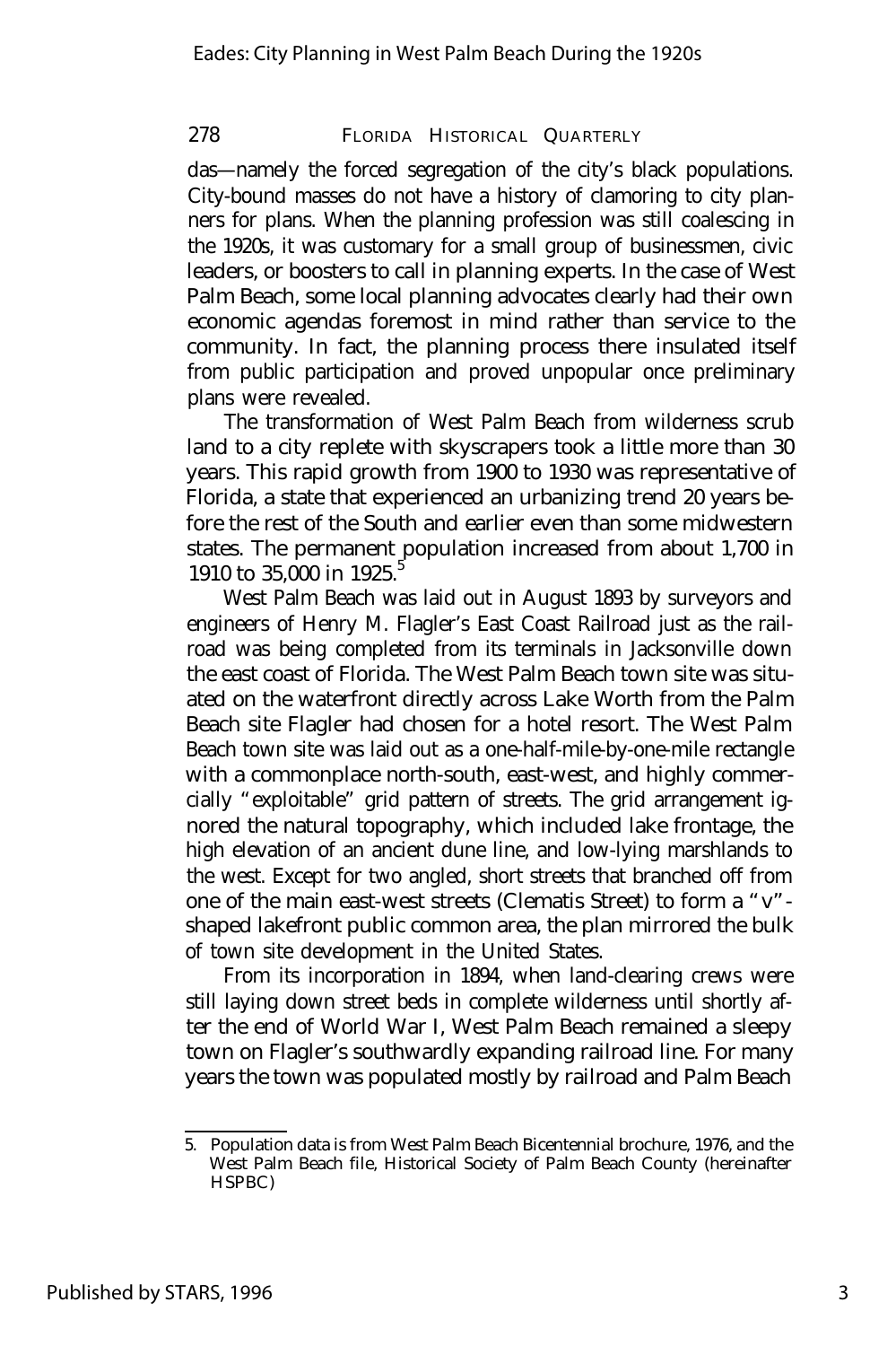hotel construction crews. It slowly evolved from a railroad siding utility town to a permanent place of some economic vitality. Modest development of permanent buildings gradually took place over the 20-odd years from the late 1890s to around 1919. West Palm Beach had become the county seat of Palm Beach County when it was split from Dade County in 1909. By 1919 the city boasted a small central business district, an expanding outward growth of suburban-rural development, a large school building, and an impressive centralized county courthouse. Tourism, small farming, transportation, construction, and retail and wholesale trade sustained the city's few thousand residents. $6$ 

Post-war recession from 1920 to 1922 gripped the industrial areas of the nation, but steady construction and seasonal tourism kept the recession at bay in the Palm Beaches. Mansions, designed by Addison Mizner and other noted architects, were erected in Palm Beach, and new subdivisions were platted and built to the north and south of the original gridiron plan of centralized West Palm Beach. Following the affluent winter residents of Palm Beach were middle-class tourists who came in record numbers between 1915 and 1925. West Palm Beach also accommodated the new automobiles that appeared at the end of World War I. In 1918 the last link of the Dixie Highway was completed, and automobiles began their first forays into a city originally designed for pedestrian and bicycle traffic. Traffic congestion, poor roadways leading to the city, and inadequate utility services and facilities within the city reflected the lack of preparation for growth.

A West Palm Beach Tourists' Club was established in 1920 to insure that entertainment and assistance were provided for the annual influx of visitors. The tourists, coming from the recessionplagued midwestem and mid-Atlantic states in 1920, balked at the "profiteering" tactics of the innkeepers and complained about the deteriorating condition of West Palm Beach. The elected leadership of the city, sensitive to the needs of tourists and the economic windfall they brought, responded to the complaints. The mayor and other community leaders promised to make repairs and provide a better tropical resort city for tourists and potential residents alike.<sup>7</sup>

At the same time that tourists were bitterly complaining about conditions in the city, the federal government was looking across

<sup>6.</sup> Donald Curl, *Palm Beach County: An Illustrated History* (Northridge, Calif., 1986).

<sup>7.</sup> *Palm Beach Post,* January 16 ,23, 1920.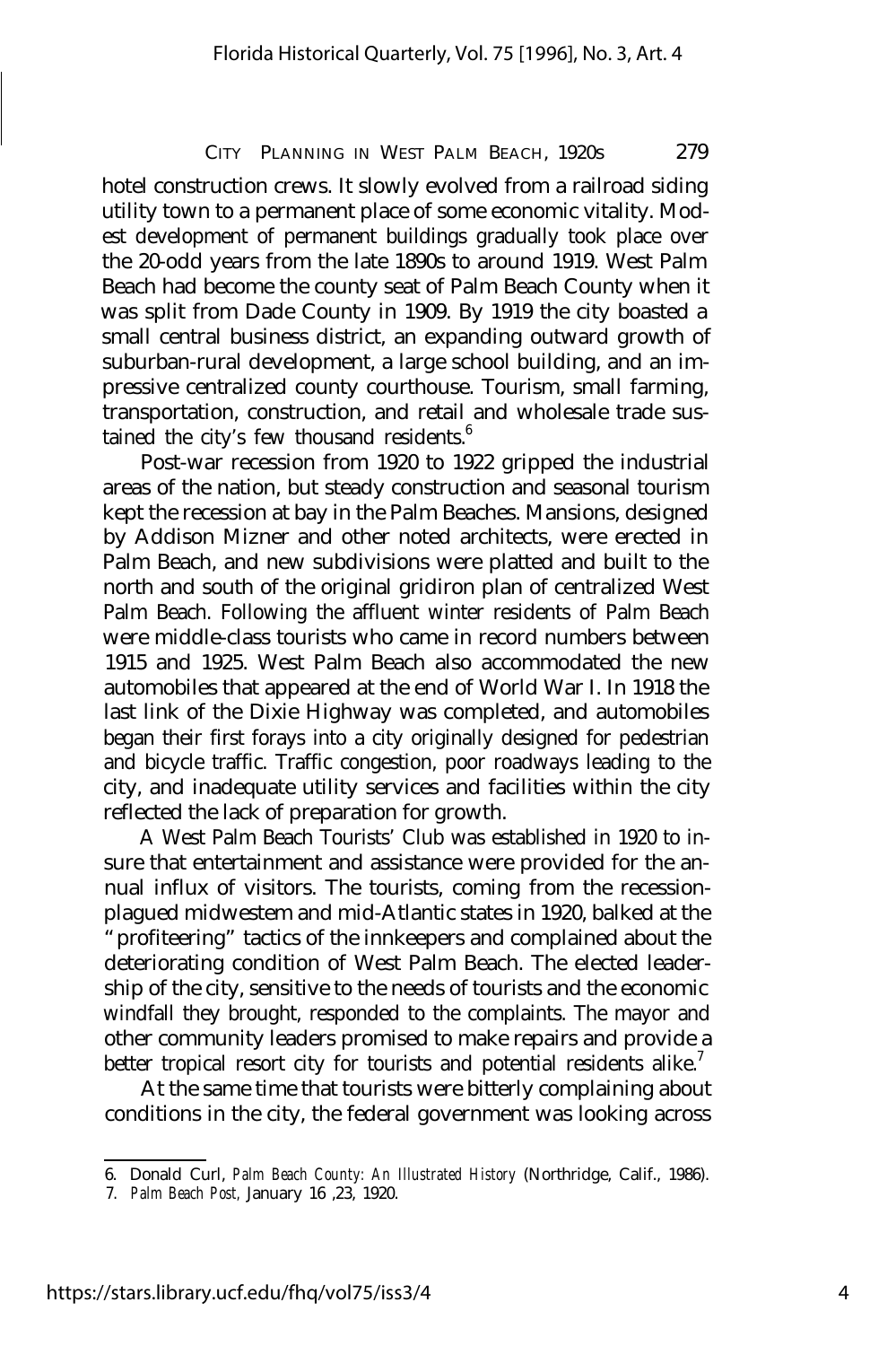the nation for places to establish homes for returning soldiers. The Everglades to the west of the city was considered for a brief time as a settlement location, but federal officials deemed the area to be inadequate because of a lack of roads. The canal to the Everglades was too precarious to serve as the sole major route to the region since its water levels rose and fell at rates which were then beyond human control. Activity in the Everglades west of the city commanded the attention of many observers. By 1919 F. E. Bryant and W. J. Conners were spending large sums on model and commercial farms there. The fecundity of the Everglades was discussed extensively and observers speculated about the impact Everglades agriculture would have on West Palm Beach. Many community leaders thought it was time to plan the future of the city and prepare for the commercial bounty they predicted would pour in from the Everglades. West Palm Beach, it was believed, would no longer be solely a tourist destination since the "tourist crop" would be augmented by extensive agricultural commerce and trade. The five-month tourist season would be integrated with year-round agricultural commercial activity.<sup>8</sup>

City planning circulated widely in the popular press during the early 1920s. Many outside the profession saw planning as a quick panacea for sick cities. The allure of planning to the middle-class leaders of many cities was tempting since planning professionals were offering ideas and suggesting strategies for economic growth. West Palm Beach planning advocates felt they had ample evidence that planning worked and was needed to solve their city's problems. In 1920, West Palm Beach planning advocates had to look no further than six miles north to see the new city planning practices being realized in a large new town development called Kelsey City. The offices and promotional newspapers of Harry S. Kelsey's East Coast Finance Corporation flooded the region with announcements about the new planned town. The *Kelsey City News* of January 1920 gave an artist's conception of Kelsey City of the future. Kelsey promised that his new town would be a combined resort and agricultural prototype for the neighboring farming region.<sup>9</sup>

<sup>8.</sup> Roger W. Babson, "Bullish on the South: Depression in Business Passed by Florida," *Boston Transcript,* February 18, 1922, Nolen Collection; *Palm Beach Post,* April 14, 1919.

<sup>9.</sup> *Palm Beach Post,* January 24, November 30, 1919. *Kelsey City News,* January 1920, in Kelsey file, HSPBC.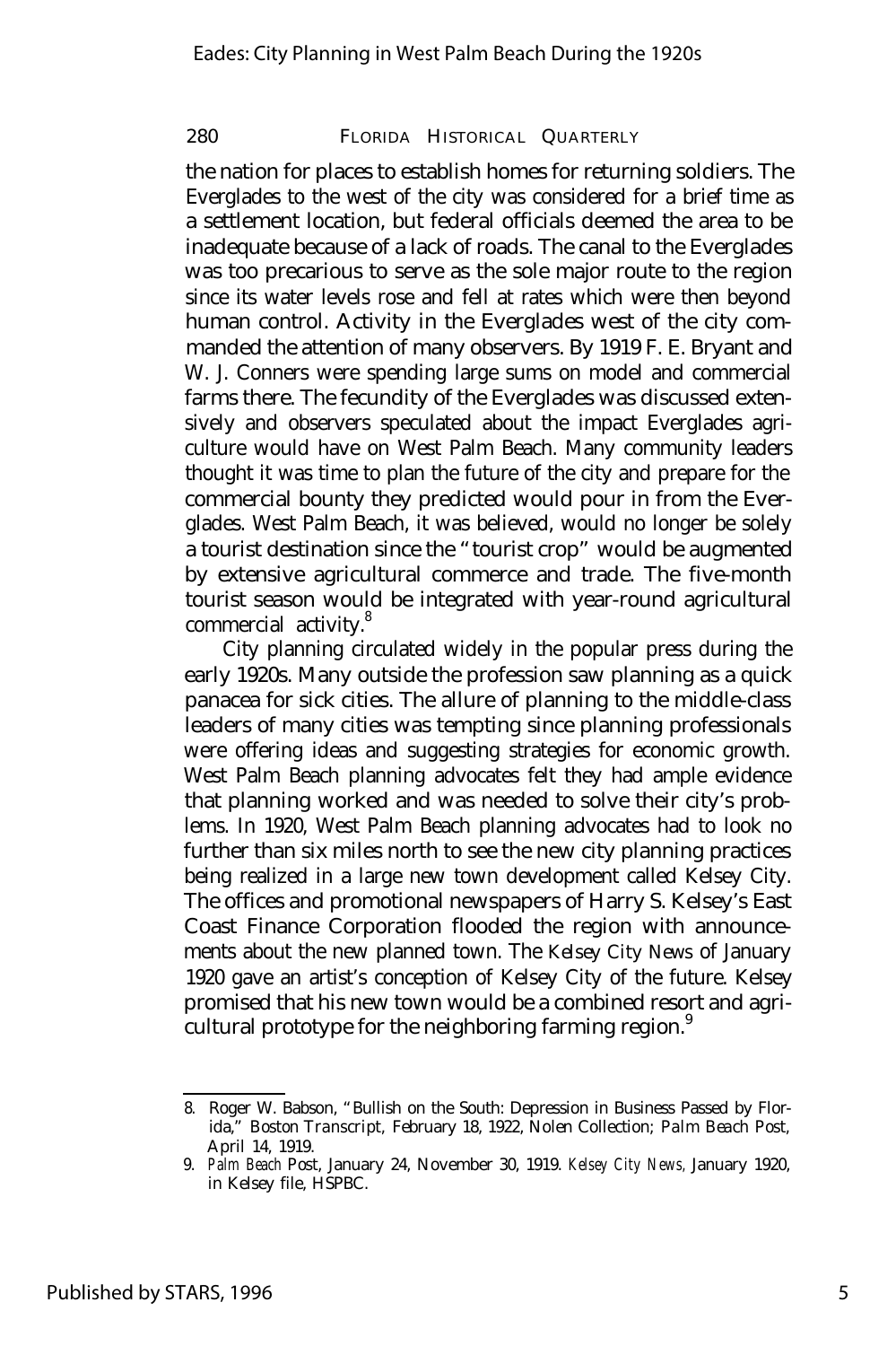In 1919 Kelsey and his wife left their Brookline, Massachusetts, home to spend the winter season in Palm Beach. Kelsey had just sold his chain of restaurants and, once in Palm Beach, he parlayed the proceeds into extensive Palm Beach real estate holdings. By December 1919 reports circulated that Kelsey had plans for his newly acquired property. The intriguing aspect of Kelsey's grand scheme. to many observers in West Palm Beach, and one of Kelsey City's most touted selling points, was that it was a completely "scientifically" designed city, laid out by the Olmsted firm, operated by the sons of Frederick Law Olmsted, the eminent landscape architect and city planning pioneer. The 1919 plan for Kelsey City incorporated innovative street arrangements, avenues to accommodate automobile traffic, ample public parks, land for public buildings, and a system of zoning that compartmentalized the city into residential, business, and industrial districts controlled through deed restrictions. Everything about Kelsey City was progressive, experimental, and demonstrative. This created a stir of excitement among community leaders in West Palm Beach.<sup>10</sup>

Kelsey, however, turned out to be a tragic figure in Florida real estate development. He did not capitalize quickly on his investment. The entire street system and utilities infrastructure of the Olmsted plan were put in place by local contractors before his sales team offered lots for sale. Kelsey also had a genuine concern about the state's weak economy and sought to provide economic viability for the town by granting generous incentives to small industries to settle there. The planning and long-term strategies were not enough to prevent financial ruin in the wake of the 1926 Florida land market collapse. By 1928 Kelsey and his town were bankrupt, and the state had revoked the Kelsey City municipal charter. The town formed again during the depression under the new name of Lake Park.

Successful New York realtor, banker, and subdivision developer Alfred H. Wagg joined the Kelsey City sales force in 1920. Wagg quickly became a convert to the ideas of the city planning movement. Its practicality and impact on real estate values made Wagg enthusiastic for planning. He became an avid spokesman for planning in West Palm Beach where he had several large land holdings and a subdivision development of his own. The quintessential real estate

<sup>10.</sup> Numerous articles from the *Palm Beach Post* cover the early founding of Kelsey City. See Kelsey City file, HSPBC.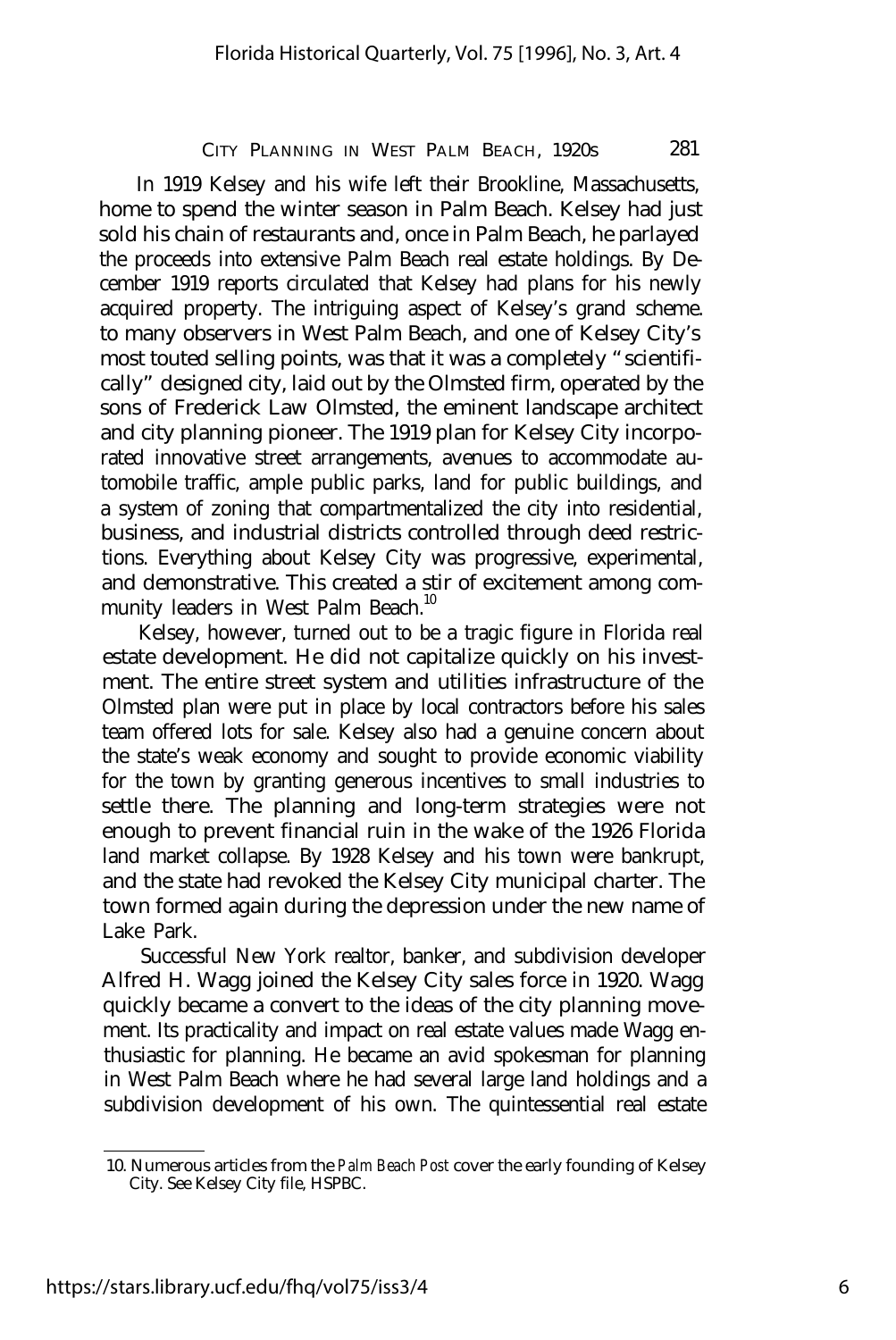salesman— a Babbit-like town booster and gadfly— Wagg, son of a Methodist minister, was orator and toastmaster at nearly every social club in West Palm Beach. His business and social activities eventually led to his election as state senator in 1926. Through his work at Kelsey City, Wagg became associated with John Nolen who was hired for a modest fifty dollars to consult on the Kelsey City project.<sup>11</sup>

The combination of tourist dissatisfaction and the example of Kelsey City prompted a small group of West Palm Beach boosters, community leaders, and especially real estate interests, in conjunction with the city's administration, to prepare a new city charter in 1921. Among the provisions of the charter revision were a substantial enlargement of the city's boundaries, a new system of government that divided the city into three boroughs, and the creation of a new arm of city government to be known as the City Planning Board of West Palm Beach.<sup>12</sup>

During the formative years of 1920-1921, when West Palm Beach boosters coalesced to form the two informal civic planning organizations, support for planning varied among different groups. All influential civic and commercial groups generally favored planning, but their own ideas of what planning entailed differed. Members of the Women's Club became supporters of local planning because of the moral uplift and aesthetics associated with the City Beautiful movement, spawned by the Chicago World's Fair of 1893. The residual effects of the City Beautiful movement and later City Monumental movement also generated support for local planning initiatives among some members of the Rotary, Masons, and Chamber of Commerce.

Even by 1920, City Beautiful themes remained popular among the general public in West Palm Beach. The city's business elites, primarily the larger real estate developers and principal taxpayers, found more substance in the emerging City Efficient movement offered by the nascent planning profession. City Efficient ideas were concerned with social control and economic activity stimulated through planning. The City Efficient movement called for experts. When the proponents of City Efficient methods failed to rally widespread support for their ideas in West Palm Beach and to spend municipal dollars for experts, they lapsed back to the popular strains of City Beautiful themes to enlist support from influential

<sup>11.</sup> See Alfred Wagg file, HSPBC.

<sup>12.</sup> *Laws of Florida, 1921, Special Acts,* vol. 2, 2225-29.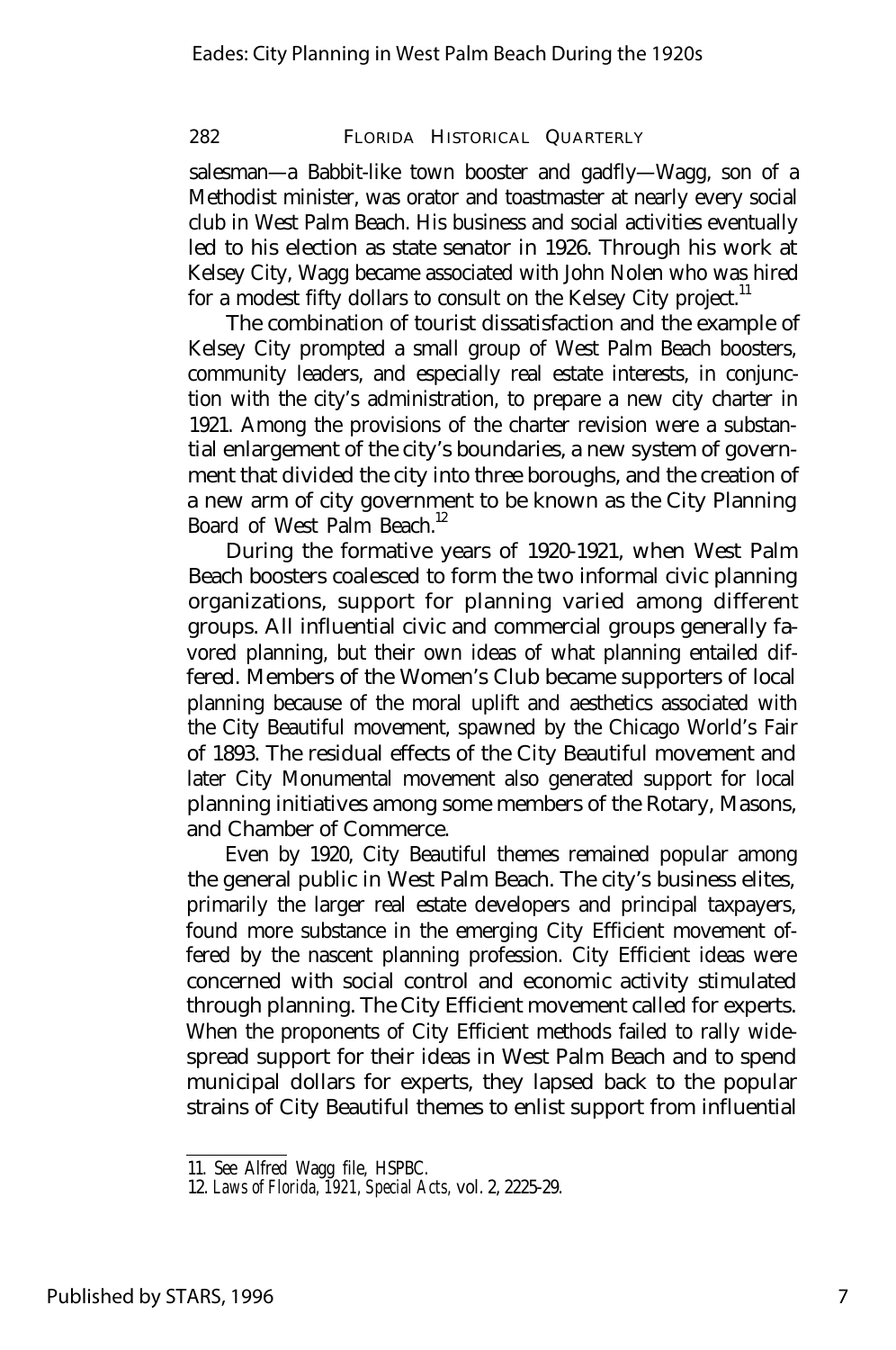members of various civic groups. While Nolen urged the downplaying of aesthetic enhancement, it seems that some important supporters of planning were more interested in making the city a prettier place than they were in making it a more efficient one.

After cutting away some of the boundaries of the proposed charter revision, the state legislature approved it in 1921. In December of that year a planning board of nine members met to plan for the future of the city. In 1921, however, there was little legal precedent for a strong planning board. The planning profession itself was considering the legalities of such an agency having strong police powers over private property. The City Planning Board of West Palm Beach, then, was only an advisory committee of nine unpaid community and business leaders. Through his business dealings at Kelsey City, Wagg became a strong proponent for bringing John Nolen to West Palm Beach to prepare a plan for the city. Wagg had joined Nolen on a tour of European cities just months before his appointment to the West Palm Beach planning board. The city commission demanded that competitive bids be obtained instead of simply hiring Nolen. Once the bids were received, Wagg got his way, and Nolen was awarded a contract to prepare a plan for the redesigning of West Palm Beach. Citing budgetary constraints, the city commission was slow to sign the contract. For \$6,500, Nolen would survey the city and provide a general plan for development. At about the same time in 1922, planning officials in St. Petersburg, Florida, also awarded a contract to Nolen for similar planning services. $^{13}$ 

It is revealing that the data Nolen gathered for his planning design and study for West Palm Beach consisted mostly of local brochures, maps from local developers, and short, formal interviews with the planning board members. Nolen conducted his surveys and returned to Cambridge, Massachusetts, to begin working out an interim report and preliminary plan which he submitted at the end of 1922.

The sharpest reaction to Nolen's preliminary plan came from city manager Karl Riddle. Riddle became convinced that the city would benefit most by implementing some type of zoning law. He also expressed concern about the "protection of investments" of existing landholders, of which he was one. The reception of Nolen's preliminary report and plan actually heralded the end of

<sup>13.</sup> Minutes, City Planning Board of West Palm Beach, January 6, 1922 to April 7, 1922.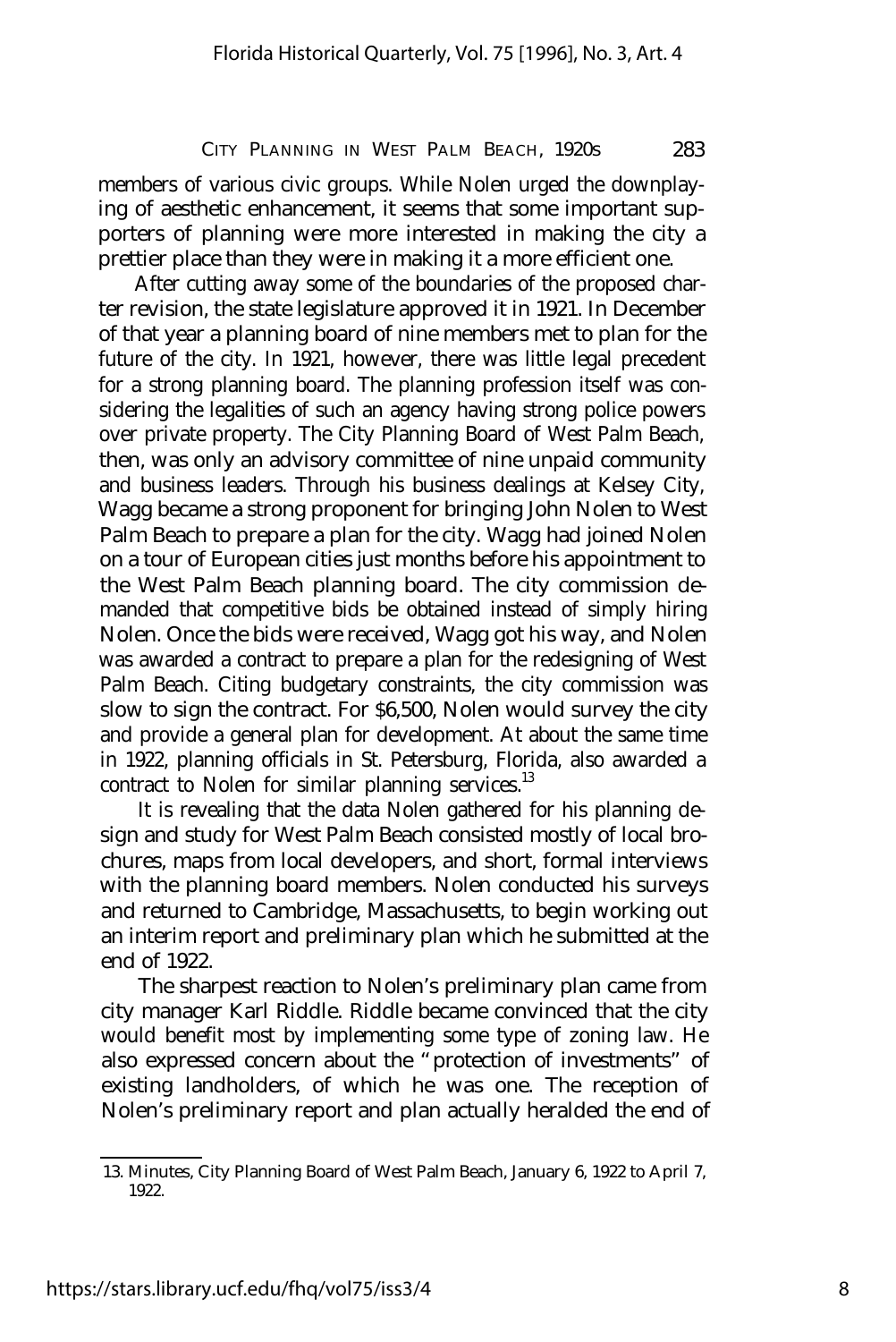the first planning movement in the city. City commissioners voiced the opinion that it was unworkable. After several joint meetings between December 1922 and March 1923, the city commission and planning board decided to follow their city manager's advice and study the question of zoning. The vehement specter of racial hatred came to the fore in the initial zoning meetings when the city's new mayor made allusions to razing black neighborhoods. Several commissioners wanted to relocate the blacks to marshlands west of the city. Lengthy transcripts of the joint meetings were sent off to Nolen so he could adjust his plans accordingly. Nolen, however, did not follow the exact dictates from the city agencies.<sup>14</sup> Furthermore, in late 1922, the city had embarked on improvement projects of street widening and repair, as well as sewer and sidewalk installation. All of the improvements were funded through a series of unprecedented large bond issues. Land in the city was changing ownership and being parceled up at an accelerated rate during this time.

Nolen finished the final West Palm Beach general plan, divided among nine separate maps and a 66-page report, and sent it to the planning board in June 1923. The report was extremely general and concentrated on problems such as the relocation of the existing railroad and traffic congestion. It placed more emphasis on viability than on resort-like ambiance for the city. The report presented nothing new to residents. The general plan had all of Nolen's trademark features— ample parks, "formal, almost baroque" street arrangements, and a detailed civic center that would serve as the heart of the city. Separate colored planning maps included specifics for thoroughfare and park placement and a zoning scheme that recommended where blacks should be resettled.<sup>15</sup>

At the same time, in mid-1923, a new charter for St. Petersburg passed the state legislature. The St. Petersburg "law with claws" provided for detailed zoning laws and a stronger planning commission with elaborate police powers conferred to the city commission. Fearing that the new laws would create a "political junta," invade the "privacy of homes," and give the planning commission "arbi-

<sup>14.</sup> *Ibid,* December 15, 1922; "City Planners Send Nolen's Scheme Back to Him for Revision," *Palm Beach Post,* c. 1922, Nolen Collection.

<sup>15.</sup> John Nolen, "City Planning Proposal, West Palm Beach, 1923," in Nolen Collection; Mel Scott, *American City Planning Since 1890* (Berkeley, Calif., 1969), 233.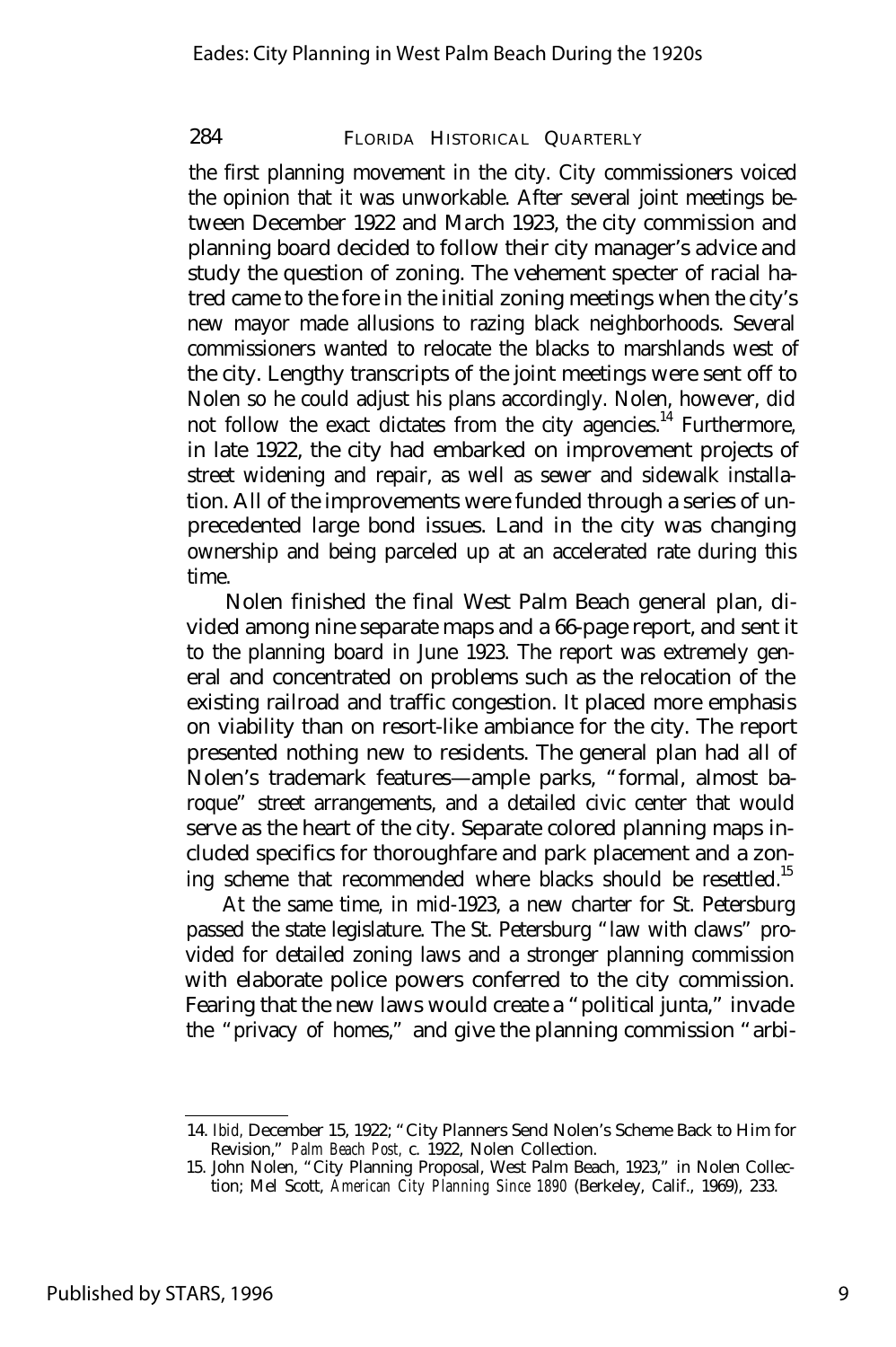trary power," the voters of St. Petersburg rejected the new charter.<sup>16</sup> The St. Petersburg defeat did not bode well for the proponents of planning in West Palm Beach.

Perhaps sensing the impending failure of planning, one-third of the planning board members resigned after the St. Petersburg decision. Planning advocates Alfred Wagg and Orrin Randolph cited pressing personal and business matters as reasons for their resignations. It is interesting that Alfred Wagg immediately began buying up parcels of West Palm Beach land and developing tracts for industrial use. These areas were situated on the soon-to-arrive Seaboard Airline Railroad running through the city from Okeechobee to Lemon City, Wagg also had business interests in subdivision developments in the southern portion of the city. Randolph continued to develop the Northwood subdivision area which comprised a large section of the northern part of the city.

It is easy to identify the key people involved in bringing planning ideas into circulation in West Palm Beach. They were essentially the same people who served on the first planning board and some of the city's leaders. These planning advocates were also principle landholders and developers. Although their actions introduced planning ideas and a quasi-official planning board to the city of west Palm Beach in sluggish economic times just after World War I at the advent of the boom, many of these same people abandoned the planning process to become participants in the speculative frenzy of the time. The Florida land boom rendered impossible the controlled growth and development necessary for the maintenance of stable land values. Greed and raw market forces, especially during 1924-1925, scuttled the first real planning action in West Palm Beach.

For months, between late 1923 and late 1925, the city commission failed to appoint new members to the vacant positions on the planning board, and the board itself conducted no meetings. In early 1924 construction activity accelerated in the city. New subdivisions were built without the board's approval. On a trip to the city in 1924, Nolen observed "great progress" in construction but little opportunity to provide for the future. As the Florida boom reached a peak in 1924-1925, new subdivisions and other development

<sup>16.</sup> The *St. Petersburg Independent* opposed the charter while the *St. Petersburg Times* generally supported it. The St. Petersburg voters rejected the document by a vote of 934 to 138 according to the *Palm Beach Post,* September 2, 1923.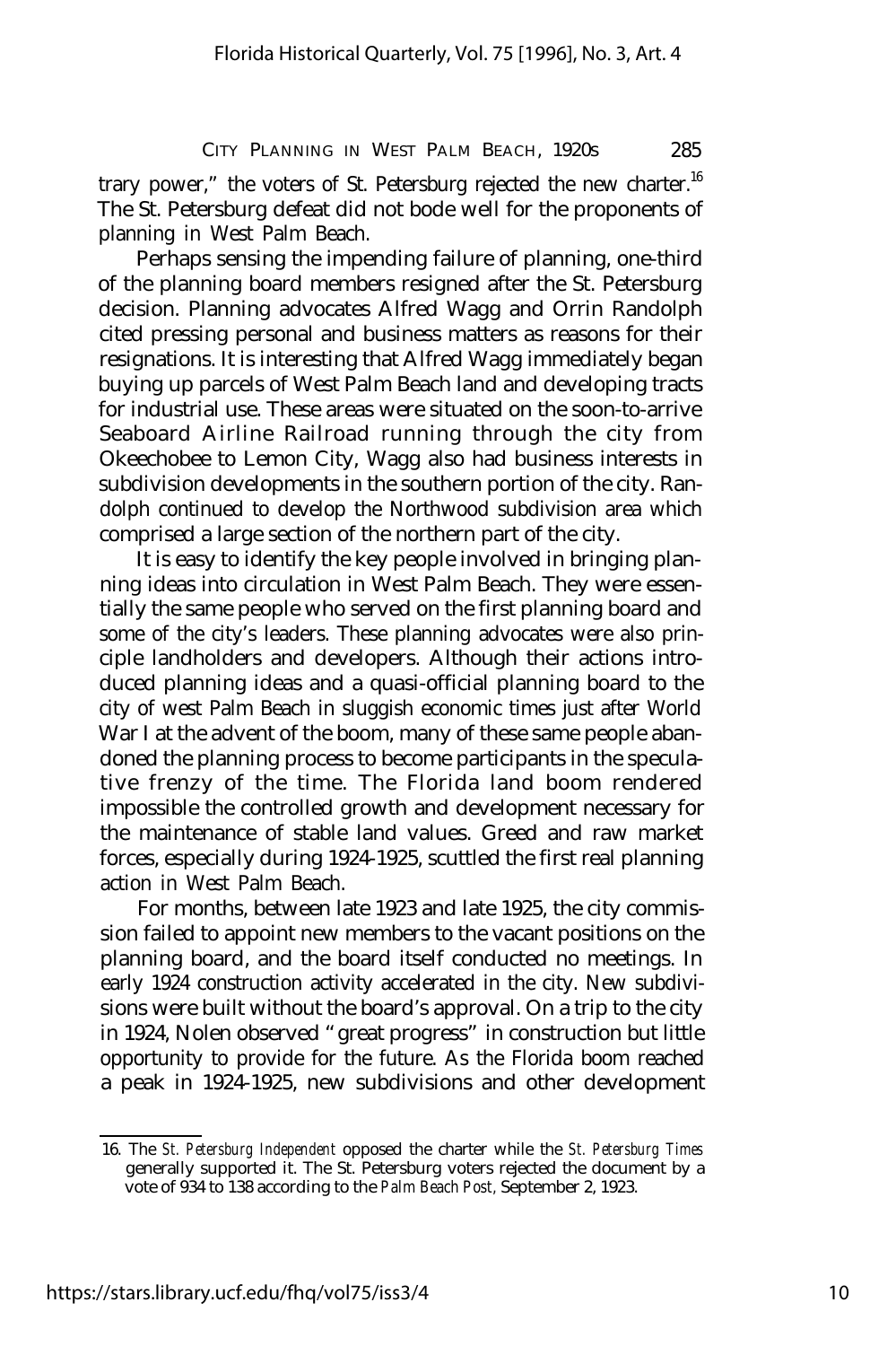projects were proposed for large amounts of city space. The areas Nolen had planned for parks and thoroughfares quickly disappeared under the gridiron street arrangements of the many new residential subdivisions. Nor did the city government— which had changed several times between 1923 and 1925— find a justification for the costs which would have been involved in condemning private property for public purposes as Nolen had recommended.

The city became a patchwork of private developments. In September 1925 the *Palm Beach Post* reported that the West Palm Beach planning board was considered "virtually extinct." New commissioners and a new mayor witnessed the phenomenal growth and quietly lamented that millions of dollars in public improvement work failed to keep up with the demands of the burgeoning city.

Soon after the land boom collapsed in early 1926, the West Palm Beach planning board was quickly reconstituted with new members. It secured a group of national planning experts to guide and advise the city on future planning. Even though the open expanses which Nolen had planned were gone, there were other planning considerations such as more detailed engineering for utilities. Along with the engineering consultants, the city hired Charles Leavitt to advise on overall planning and Robert Whitten, a national zoning expert, to guide it through the legal ramifications of implementing a zoning system. With characteristic boomtime hyperbole, the city manager proclaimed that West Palm Beach had assembled the "strongest and most noted advisory board ever retained by any city in the United States. $17$ 

In 1926 Nolen toured both St. Petersburg and West Palm Beach when the National Conference on City Planning held its 18th annual convention in St. Petersburg and Palm Beach. The concerns expressed by the nation's top planners received little attention in West Palm Beach. The planners' criticisms of the mistakes Florida had made were less interesting to the local people than remarks that Florida had nothing to fear from competition from California. Nolen had once described Florida as the "last frontier of the United States" and the most promising for planning new

<sup>17.</sup> The appointment of Whitten was remarkable because of his controversial views on racial zoning in Atlanta. See Brownell, *Urban Ethos,* 184; and Seymour I. Toll, *Zoned American* (New York, 1968), 262. The zoning law adopted by West Palm Beach was a standardized one, segregating types of residential and commercial structures. See *Palm Beach Post,* September 19, 1925.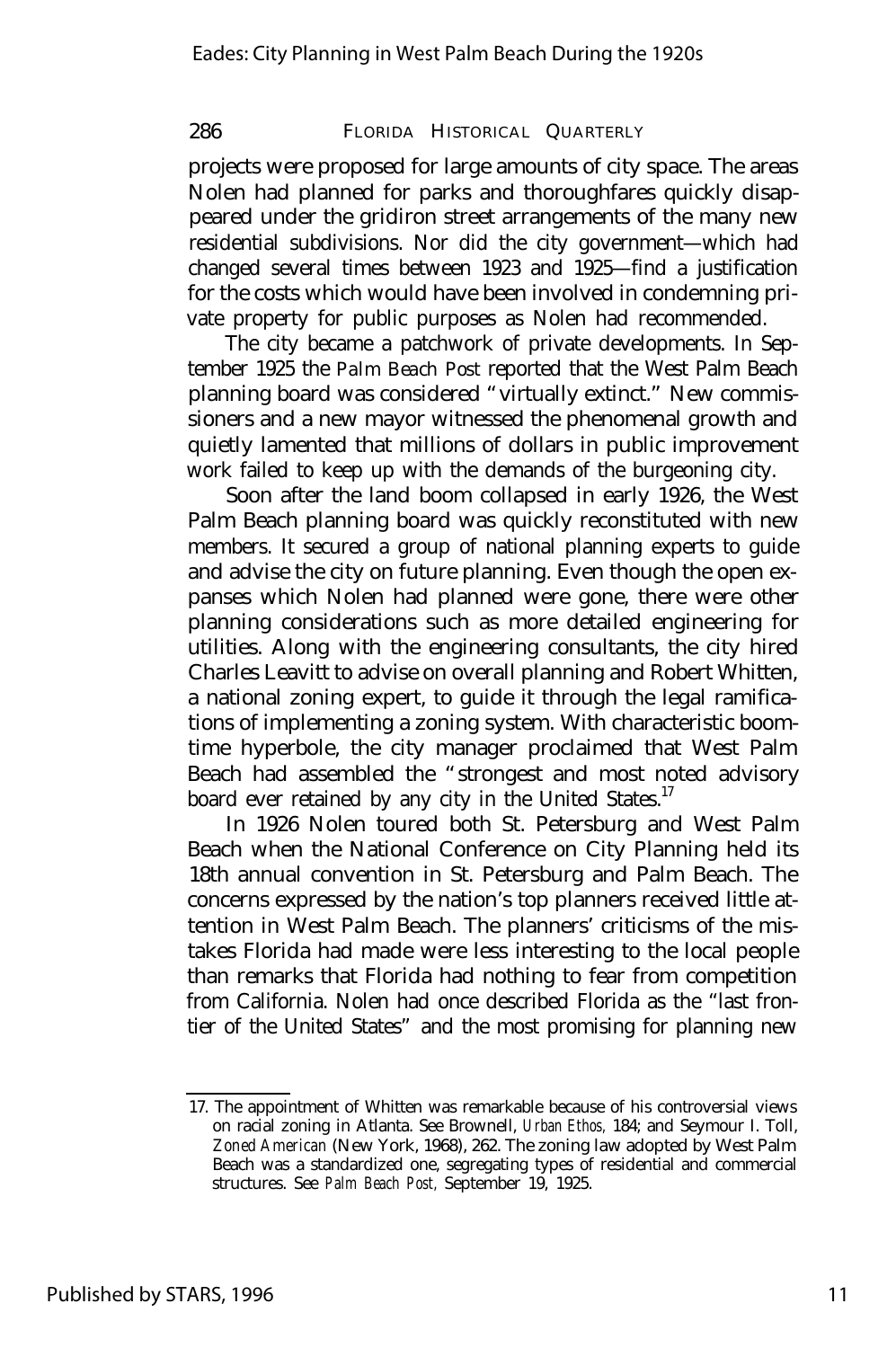cities that "had no past to live down." The list of his Florida projects includes the redesign plans of St. Petersburg; numerous subdivisions such as Tamiami city in Dade county, Maximo Estates near St. Petersburg, Orangewood near Fort Myers; and cities, as Venice and Clewiston, started from absolutely clean slates. Nolen's shaky relationship with West Palm Beach had eroded completely by  $1927$ <sup>18</sup>

The end of the boom gradually pushed the city, and the rest of boomtime Florida, into recession. Many improvement projects were abandoned and citizens began voting against bond issues. City planning became a function of the city's engineering department and later became a separate branch in the city government. Planning experts and consultants were quickly replaced with financial consultants to help the city deal with its burden of bond indebtedness. The city landscape, especially the downtown area centering on Clematis Street, remained virtually unchanged until after World War II. Even then, development was slow until it began to pick up in the late 1960s and early 1970s. The vital center of the city languished as sprawl and fringe development took over the role of downtown.

The rapid growth of West Palm Beach was the result of extensive private investment in numerous subdivisions and business blocks. Until the collapse of the boom in 1926, private enterprise operated with little or no governmental power to control the rapid, sometimes frenzied, development. Much to the dismay of planners, cautious, planned, regulated growth was ignored while the city grew rapidly according to the caprice of private investors.

Historians, mainly those drawn from the planning profession, have been more inclined than others to make perfunctory, reductionist conclusions about the desirability and effectiveness of the early planning movement. They often conclude that past planning was either a success or failure— either plans were implemented as designed or plans were shelved and forgotten. In the case of planning in West Palm Beach during the 1920s, the judgement has been fairly conclusive that the planning board and Nolen, despite his planning acumen, failed.<sup>19</sup> Although West Palm Beach quietly shelved the planning results of Nolen's labors, either-or, success-or-

<sup>18.</sup> Scott, *American City Planning Since 1890,* 234; John Hancock, "New Towns in Florida," in *The New City,* ed. Jean F. Lejune (University of Miami, 1991), 74.

<sup>19.</sup> Scott, *American City Planning Since 1890,* 234-37: Hancock, "New Towns in Florida," 69.